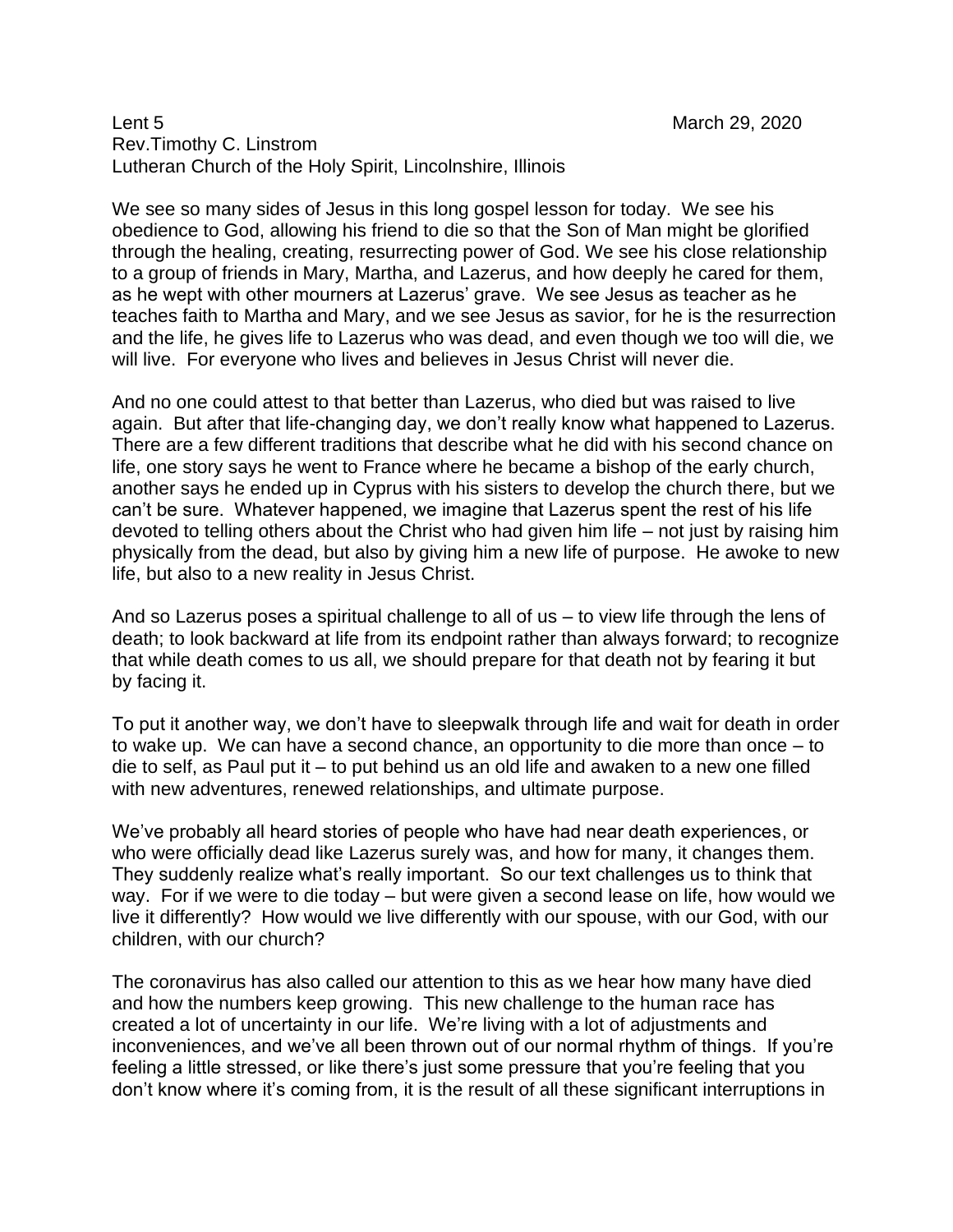our life, and it's normal to experience this sense imbalance. And so we look to each other to receive comfort and understanding, and we look to God to provide guidance and wisdom, stability, and strength.

I believe the psalm writer could empathize with us for he wrote, "Out of the depths I cry to you, O Lord, Lord Hear my voice!" For there is hope in the Lord, for with the Lord there is steadfast love and with him is the great power to restore and redeem.

I know that at difficult times in my life when the problems keep mounting, and I'm at the end of my rope, and there is no apparent solution, no relief in sight, the only answer is to give it up to the Lord. And I've heard many of your testimonies to this as well. You've experienced the lifting of burdens as you let go and let God. You've experienced new life out of the depths of despair. And you've experienced death on many different levels. But death is never the end in Jesus Christ.

And who knows that better than Ezekiel, for he was living at the lowest point in the history of Israel. His nation of Israel had been decimated, completely wiped out by the Babylonian army. It was no contest, they had no chance against the military superiority of Babylon. And afterwards it was like after the battle of Gettysburg in the Civil War, the worst battle imaginable, with dead bodies by the thousands. Their bodies sprawled out in the desert sands, laying there to rot in the sun. The whole desert as far as the eye could see was covered with dried up bones. They were everywhere. And the temple was destroyed, the capital city destroyed. The people were in total poverty, with everybody hungry and on the edge of starvation. And most of the Israelite people who were alive were taken as prisoners, chains around their necks, and dragged back to Babylonia to become slaves.

So the people lamented to themselves, "God can't help us. God won't help us. There is no God. God is punishing us for our sins. We are here to rot and die in the desert. We have become like dry bones."

But then the Lord took Ezekiel out to this valley of death, to look out across the desert floor at all those dry bones, and he asked Ezekiel can these bones live? If God ever asks you the question, "Can these bones live?" the correct answer is always a resounding "Yes!!! Yes Lord!!" Ezekiel's answer was, "Lord, you know these bones can live." But to make sure he believed it God commanded Ezekiel to prophecy to the bones, to tell the bones to hear the word of the Lord, that God will cause breath to enter you and you shall live, and you shall know that I am the Lord. And the bones began to come together, and suddenly there are muscles, flesh, and skin. But there is no breath in them. So God commands Ezekiel to prophecy once again, and when he does, breath comes into them and they live.

Ezekiel, lived in the midst of tragic times, but he knew that God is the God of possibilities! God is the God of optimism and confidence and hope! Even in the face of unbelievable obstacles. He can transform us; from dried bones to having a little bit of